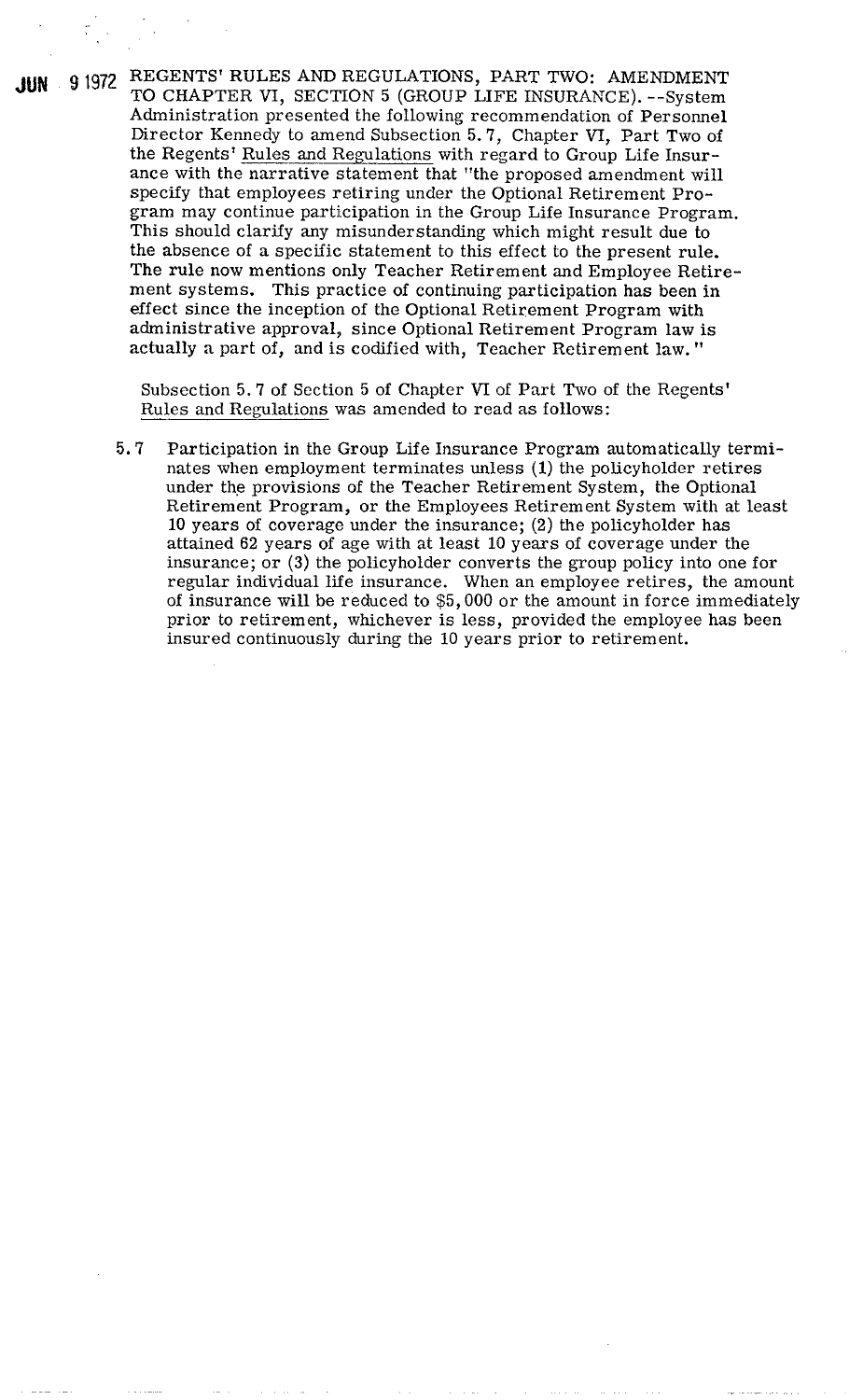- FEB 4 1972 REGENTS' RULES AND REGULATIONS, PART TWO: AMENDMENT TO SECTION 6 OF CHAPTER III. --Subsection 6.11 of Section 6 of Chapter III of Part Two of the Regents' Rules and Regulations was deleted and the following substituted in lieu thereof:
	- 6.11 The Chairman of the Board of Regents or his delegate or the Chief Administrative Officer or his delegate must approve all vouchers. One of these delegates shall be the Chief Business Officer who shall recommend the other delegates from his staff. Such approval is based upon satisfactory supporting documentation evidencing that goods or services were properly ordered, that the vendor has submitted invoice and certification, and that the goods or services have been received by the institution and are acceptable to the requisitioning department.
	- **Mhfi 1 <sup>6</sup>**1972 REGENTS' RULES AND REGULATIONS, PART TWO: AMENDMENT TO CHAPTER I. --Section 6 of Chapter **I** of Part Two of the Regents' Rules and Regulations was amended as set out below:
		- Sec. 6 General Admission Policy. --The University of Texas System will make maximum use of its resources, subject to the limited enrollment policy of the Board of Regents, to admit and educate as many qualified students as possible, consistent with accreditation standards and consistent with maintaining a high quality of education. Neither the faculty nor students of any component institution will solicit or recruit for admission to that institution any person who cannot meet the usual academic requirements for admission to that institution. Other than for the exceptions set forth in the General Appropriation Act, no funds appropriated by the Legislature, including local institutional funds, may be expended for the recruitment of students, whether qualified or unqualified. However, this provision does not prohibit the distribution of informational literature about an institution or a particular program in appropriate schools or among economic or social groups which might have a special interest in a particular institution or educational program. Such information might focus upon, but need not be limited to, programs for which there is a state-wide need for graduates. Nor does it prohibit visits by students, faculty members, or administrators, upon request, with groups of high school or college students or other groups interested in information on higher education, a particular institution, or particular programs when such visits are supported by funds from gifts and bequests.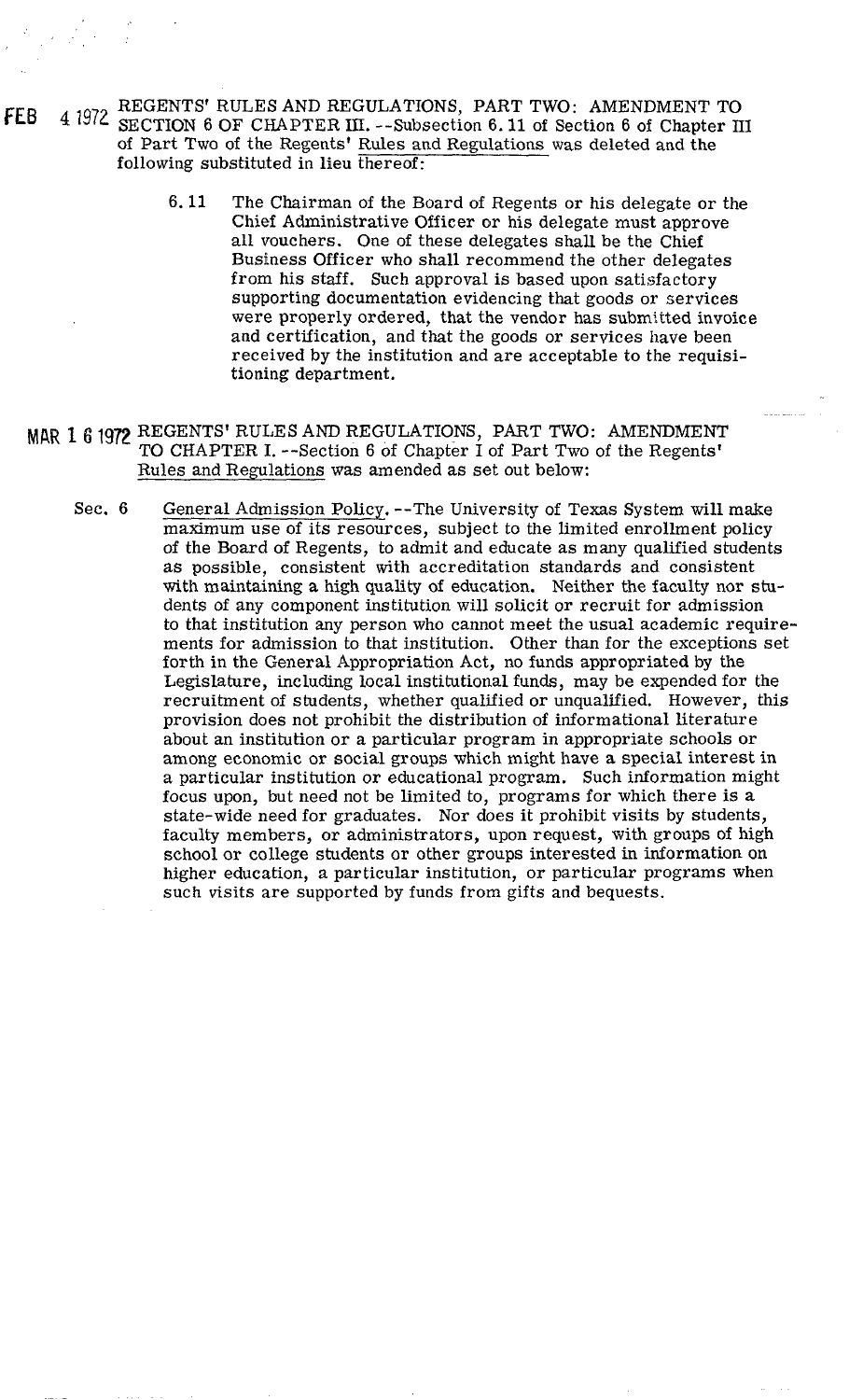**QE@ 3 1gn** REGENTS' RULES AND REGULATIONS, PART TWO: ADDITION TO CHAPTER VI (UNEMPLOYMENT COMPENSATION PROGRAM). -- Chancellor LeMaistre presented the following narrative statement recommending amendment of the Regents' Rules and Regulations, Part Two, Chapter VI (Staff Benefits):

> In 1970, Congress passed legislation which required that states cover employees of state hospitals and state institutions of higher education under the State Unemployment Compensation Acts.

> In 1971, the Texas Legislature passed legislation to conform to the federal requirement, and, in addition covered all other state employees. This coverage will begin on January 1, 1972.

The State maintains an Unemployment Compensation Fund into which contributions are paid by all covered employers that are on a tax basis and from which claims are paid. Insofar as employees of The University of Texas System and other state agencies are concerned, the State will be on a reimbursable (self-insured) basis. For those employees paid from State General Revenue Funds, the state will require no contributions from the employing agencies to cover benefits paid, but will appropriate directly to pay these benefits. However, for employees paid from other than State General Revenue Funds, the Unemployment Compensation Fund must be reimbursed (through the State Comptroller) for any claims paid, and a method for funding such reimbursement must be provided.

Since all employees of The University of Texas System will be covered by the Unemployment Compensation Act effective January 1, 1972, a plan must be implemented to conform to the provisions of the Act and to provide a fund from which to pay those approved claims for former employees whose salaries were not paid from State General Revenue Funds.

The implementation and administration of an Unemployment Compensation Program is set forth in the proposed amendment. In summary, the amendment provides that the System Personnel Director, working in close cooperation with component institution officials and others concerned, will be responsible for. administering the program. An essential provision of the program is the establishment of a centrally administered System Unemployment Compensation Insurance Fund with an initial System-wide assessment rate of  $2.7\%$  of the first \$4200 of each employee's annual (calendar year) salary. The rate is subject to annual review and to approval by the Board of Regents as indicated in the plan.

The program is modeled very closely on the University's other self-insurance plan, the long-established Workmen's Compensation Insurance program. The provisions of the plan have been reviewed at length with officials of component institutions, as well as state and federal agencies. It has been approved by the Texas Employment Commission (the state agency charged with administering the acts), and by the cognizant federal agency in respect to its applicability to federal contracts and grants.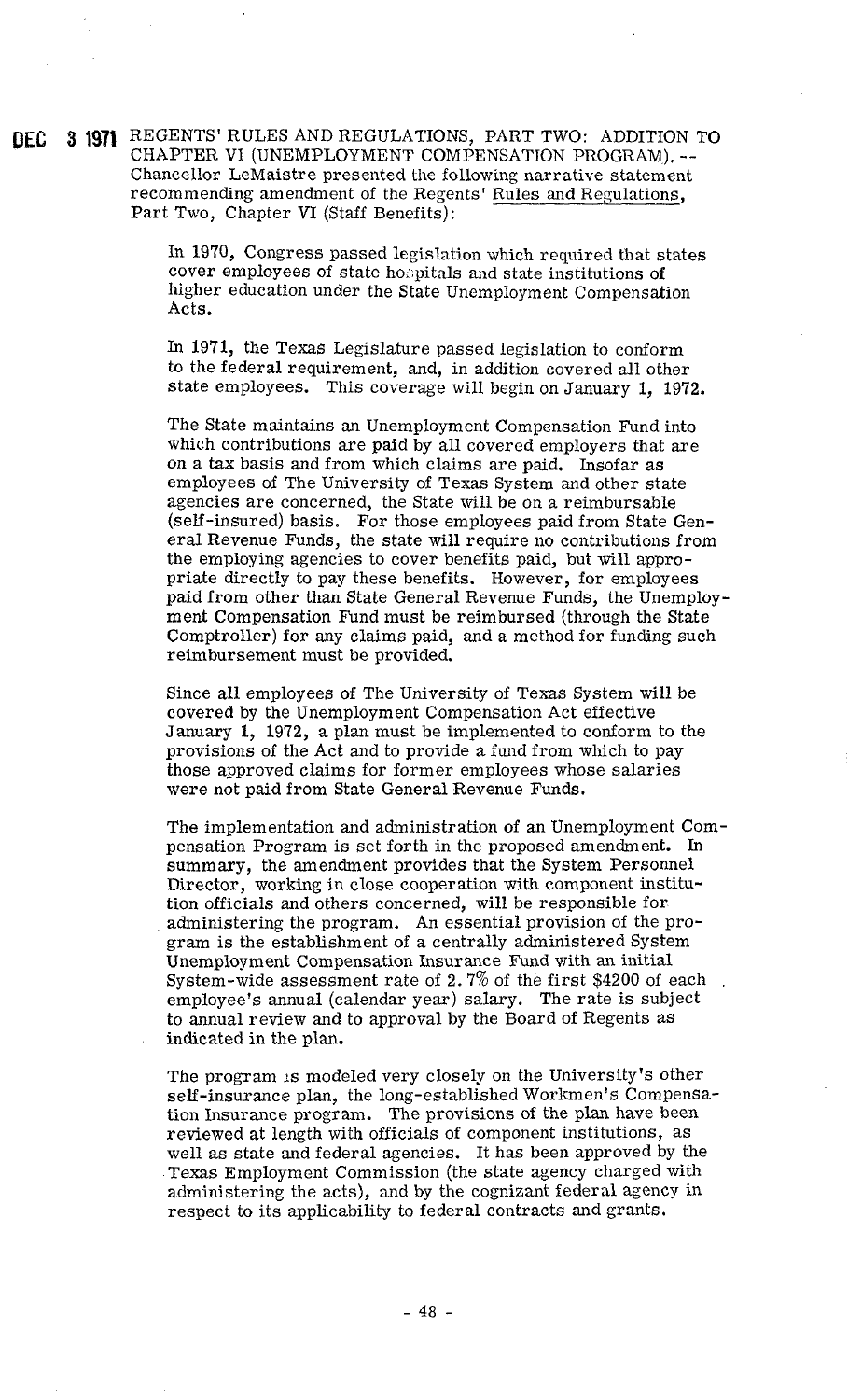Chapter VI of the Regents' Rules and Regulations, Part Two, was amended by unanimous vote by adding Section 10 which reads as follows:

## Sec. 10. Unemployment Compensation Program

- 10.1 The University of Texas System Unemployment Compensation Program, effective January 1, 1972, and thereafter, is administered on a System-wide basis. Under the program, certain weekly benefits are payable to former employees who were separated from employment with The University of Texas System under conditions specified in the Texas Unemployment Compensation Act and are unable to find suitable employment. Two methods of funding the cost of approved claims for such former employees will be in effect, as follows:<br>10.11 For form
	- For former employees whose salaries were paid from State General Revenue Funds, the cost of approved claims chargebacks are paid by the State Comptroller as provided in the current State General Appropriation Act. Initially, the Texas Employment Commission (TEC) pays approved claims and, quarterly, notifies the State Comptroller's Office and the appropriate University of Texas System component institution of the claims amounts paid by individual. TEC bills the State Comptroller's Office, which makes payments to TEC from State General Revenue Funds appropriated for this purpose. Administration of claims, periodic reporting of salaries paid, and other aspects of administering the program for employees whose salaries are paid out of State General Revenue are the same as for reporting of salaries paid, and other aspects of administering the program for employees whose salaries are paid out of State General Revenue are the same as for those whose salaries are <u>not</u> paid out of State General Rev Revenue, except that the assessments provided in Subsection 10.4 are not applied to salaries paid from State General Revenue Funds, or such other exceptions as are deemed by the System Personnel Director to be necessary for effective administration. Revenue, except that the assessments provided in S<br>section 10.4 are not applied to salaries paid from S<br>General Revenue Funds, or such other exceptions a<br>are deemed by the System Personnel Director to be<br>necessary for effe
	- 10.12 For former employees whose salaries were paid from<br>funds other than State General Revenue, the cost of approved claims chargebacks is paid initially by the State Comptroller as specified under 10.11 above. Quarterly, or periodically as otherwise required by the State Comptroller, The University of Texas System, by check made payable to the State Comptroller, reimburses the State General Revenue Fund from The University of Texas System Unemployment Compensation Insurance Fund, a self-insurance fund described in Subsection 10.4.
- 10.2 The System Personnel Director, working in close cooperation with the System Comptroller and other appropriate officials of the System and its component institutions, is responsible for:<br>10.21 Administering the Unemployment Compensation Pro
	- Administering the Unemployment Compensation Program for all employees of The University of Texas System, with the assistance of appropriate institutional officials.
	- 10.22 Determining the University's official position regarding claims protests in questionable cases, and assisting component officials in protest hearings.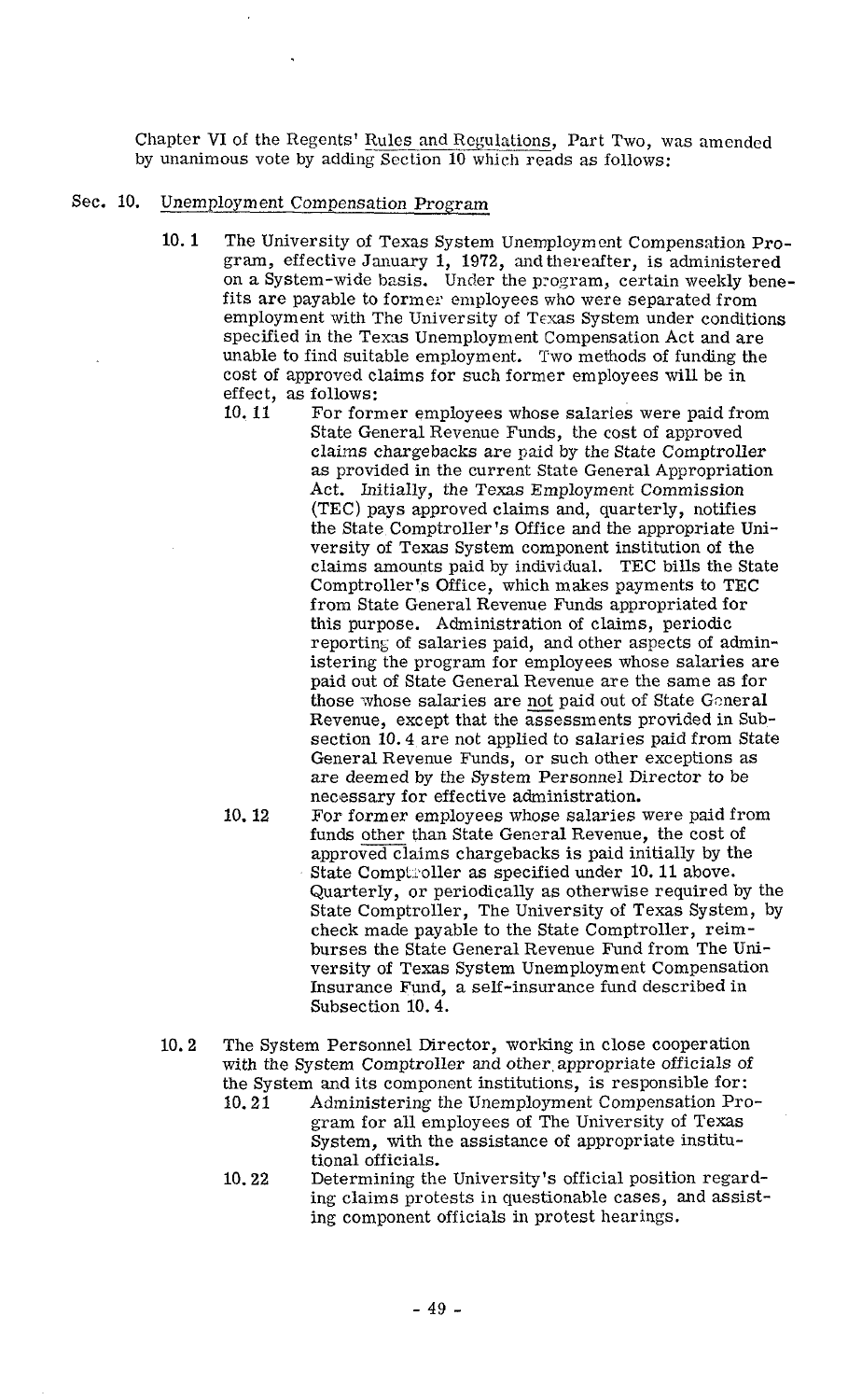- 10.23 Representing the institutions in all cases where claims are appealed to Appeals Tribunal or Commission Review and assisting the State Attorney General as required in representing the System with institutional participation in all cases in court actions provided for in the law.
- 10.24 Establishing and maintaining such additional policies and procedures as are necessary for the effective administration of the program as provided under existing statutes and these Rules and Regulations, including requirements for employee separation and claims administration, informing affected personnel about the Unemployment Compensation Program, and analyzing statistical data as needed.
- 10.25 Administering the Unemployment Compensation Insurance Fund and all policies and procedures necessary to bring about effective fund management and loss control for the Unemployment Compensation Program.
- 10.26 Maintaining records of all claims filed and paid, all chargebacks, and other records necessary to separate approved claims information applicable to student employment and extending such record-keeping to any additional group( $s$ ) of employees for which such analysis may be deemed by the System Personnel Director to be necessary for effective administration, including records necessary to determine individual "benefit" ratios" under Subsection 10.6 **1** for each of the following categories of fund sources:<br>10.261 State General
	-

10.261 State General Revenue<br>10.262 Other than State Gener

Other than State General Revenue

- (a) Organized Research (including contract research and services)
- (b) Educational Service Agreements (including training grants)
- (c) Organized Activities Related to Educational Departments (including hospitals and clinics)
- (d) Auxiliary Enterprises
- (e) All Other
- 10.3 All services performed in the employ of The University of Texas System are deemed to constitute employment and are provided for under the Unemployment Compensation Program, However, benefits based on service in an instructional, research, or principal administrative capacity are not payable between two contractual periods of service, as specified in the Texas Unemployment Compensation Act.
- 10.4 The System-wide Unemployment Compensation Insurance Fund is established January 1, 1972, to accumulate necessary funds to pay reimbursements to the State Comptroller for claims of former employees whose salaries were not paid out of State General Revenue Funds. Sources of all salaries other than State General Revenue are charged an assessment beginning on the effective date and each month or payroll period thereafter. Checks covering these charges will be forwarded monthly to the System Personnel Director for deposit in the Unemployment Compensation Insurance Fund.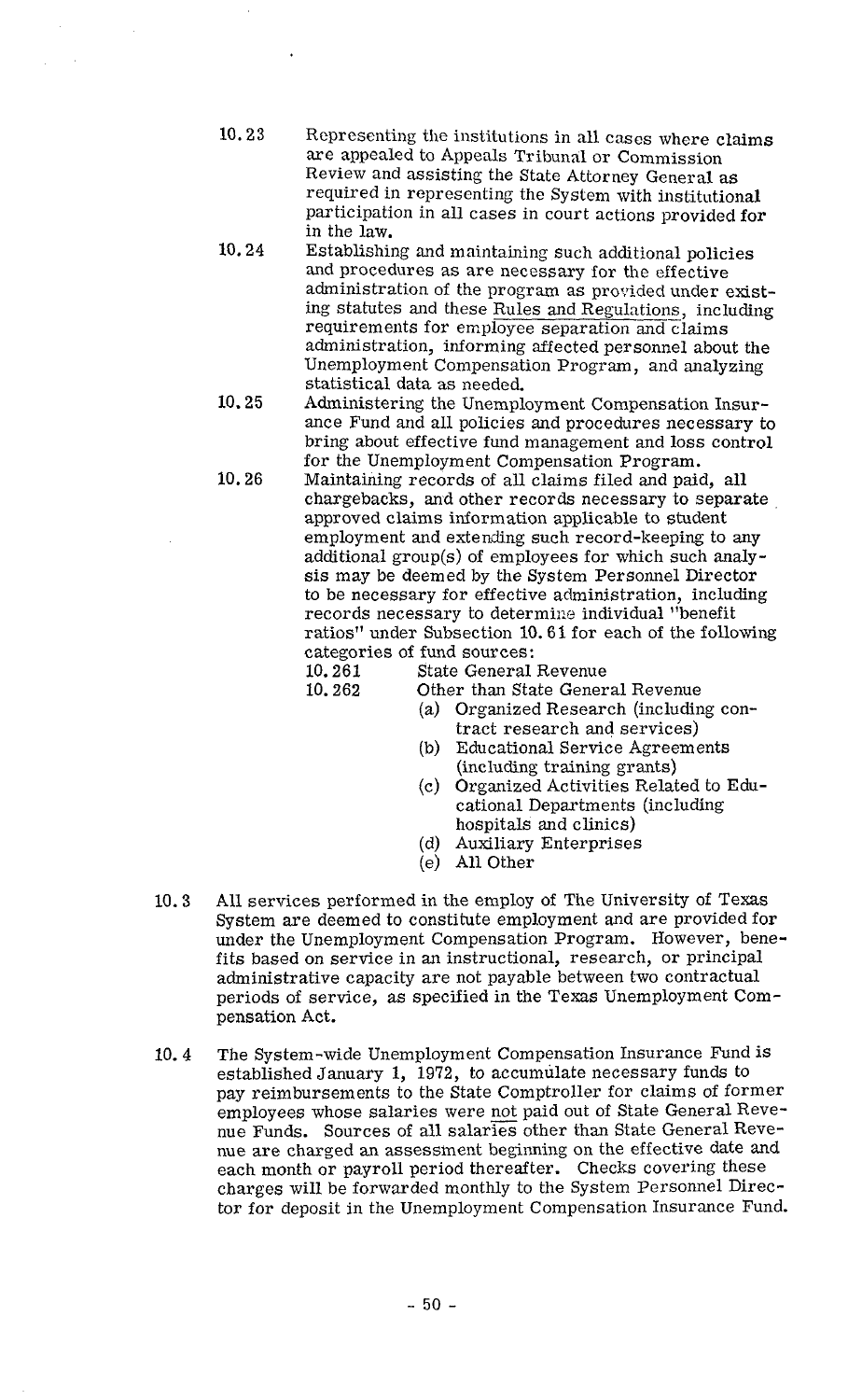Following the close of each calendar quarter, or such other reporting period as may be deemed by the System Personnel Director to be necessary for effective administration, institutional chief business officers will prepare and send to the System Personnel Office reports itemizing by employees the salaries reported to the TEC and the amounts of such salaries sabject to assessment. The reported assessable salaries will be reconciled to the checks submitted monthly in payment of the assessments. The reports will also contain such other information as may be required for effective reporting. In instances in which amounts may be due the Unemployment Compensation Insurance Fund from the State Comptroller for adjustments on claims paid, assessments, or as otherwise deemed necessary by the institutional chief business officers for effective and commensurate allocation of assessments or approved claims chargebacks, the State Comptroller is requested to issue a state warrant for the amount due.

- 10.5 Separate and apart from all other System monies or funds, an Unemployment Compensation Fund, administered under the same custodianship as other monies administered by the University, is established and maintained in one or more regular depositories of the University, secured by collateral in accordance with state statutory requirements. The fund consists of all assessments collected, all interest earned on deposits of any monies in the fund, and all other monies received for the fund from any other source. This fund is designated as a "revolving fund" under the "University of Texas Central Services Account" provision of the current General Appropriation Act. Expenditures from the Unemployment Compensation Insurance Fund are restricted to direct costs: payments and chargebacks of approved Unemployment Compensation claims, and System administrative costs not to exceed five percent per year of the balance in the fund at the beginning of each preceding year. Investments or time deposits of such funds are in accordance with regular University policies.
- 10.6 The University of Texas System Unemployment Compensation Insurance Fund operates under principles and methods generally consistent with those established by the Texas Unemployment Compensation Act for operation of the State Unemployment Compensation Fund.
	- 10.61 After an initial development period (as provided in Subdivision 10.62) assessment rates will be computed based upon principles and methods consistent with provisions in the Texas Unemployment Compensation Act for determination of "Contribution" rates. In applying these principles, "benefit ratios" will be developed for determination of basic rates which will be adjusted (decreased or increased, respectively) by one-tenth of one percent for each \$25,000 or fraction thereof by which the amount in the Unemployment Compensation Insurance Fund exceeds \$1,755,000 or is less than \$1,215,000. Such computation will be made at the beginning of each calendar year, and the assessment rate(s) so calculated, but in no event less than Onetenth of one percent, will be applicable to the fiscal year beginning within that calendar year.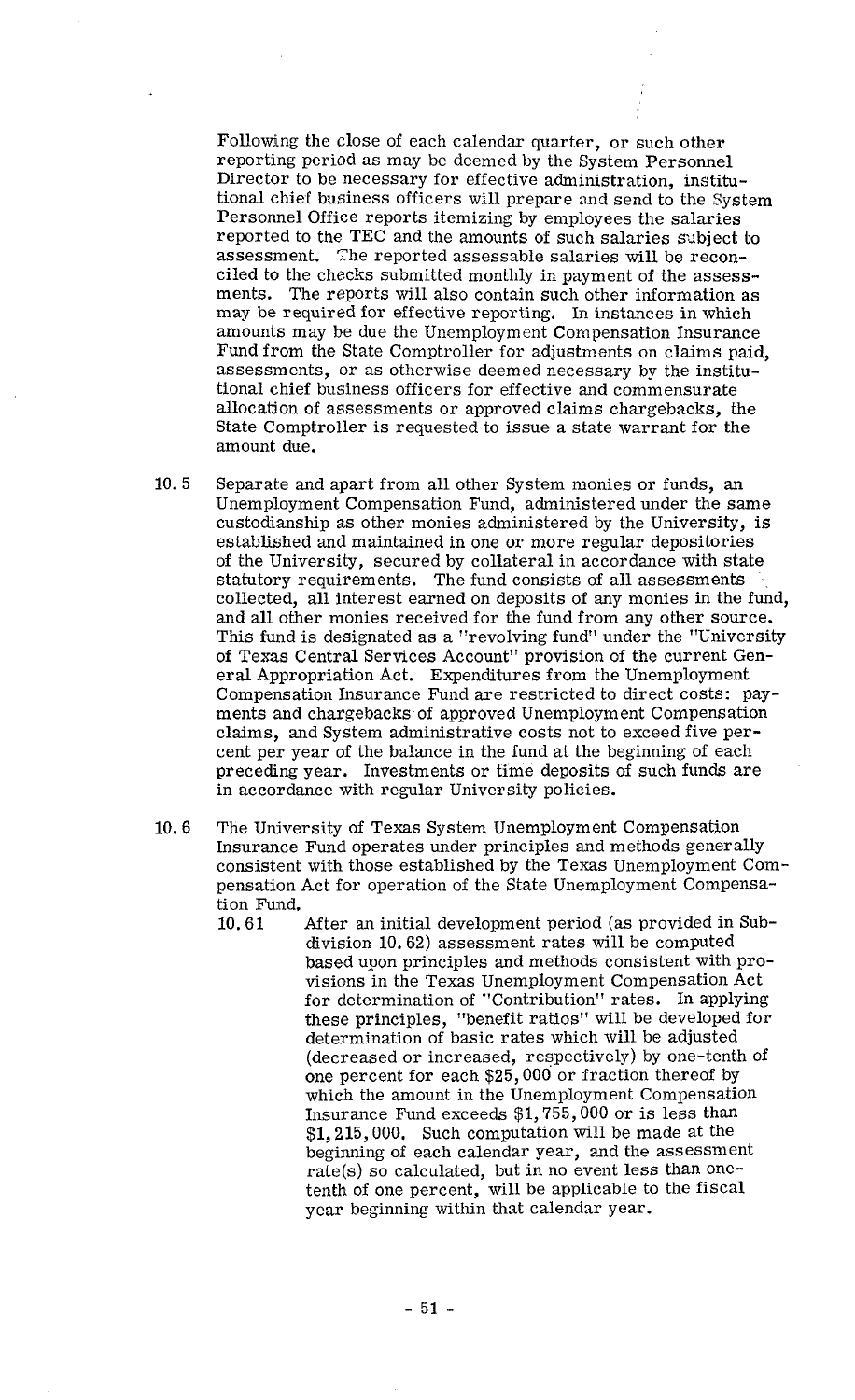- 10.62 Compensation experience and fund balances will be developed during the period January 1, 1972 through August 31, 1976. Assessment rates during this initial development period are as follows:<br>10.621 January 1, 1972 thro
	- January 1, 1972 through August 31, 1973. the assessment rate is 2.7 percent applied to salaries and wages up to \$4,200 per employee per calendar year.
	- 10.622 September 1, 1973 through August 31, 1976, the assessment rates are subject to approval of the Board of Regents based upon determinations by System Administration after review of all available data on loss experience and levels of fund balances.
- 10.63 A single assessment rate is charged to all affected fund sources on a nondiscriminatory basis throughout The University of Texas System, unless differential rates are found to be desirable as between categories of funding sources and such differential rates are approved by the Board of Regents.
- 10.7 In the event that the amount in the Unemployment Compensation Insurance Fund is fully depleted and further reimbursement payments create a deficit in the fund, at the end of any month, such deficit will be recovered by additional emergency assessments which the component institutions will fund by distribution of the costs to all accounts based upon the covered wages which had been charged to the accounts during the month and paid from funds other than State General Revenue.
- 10.8 The System Personnel Office will issue an annual report to include separate reporting of income and disbursements by institution, fund categories, and such other information as may be deemed necessary for effective administration.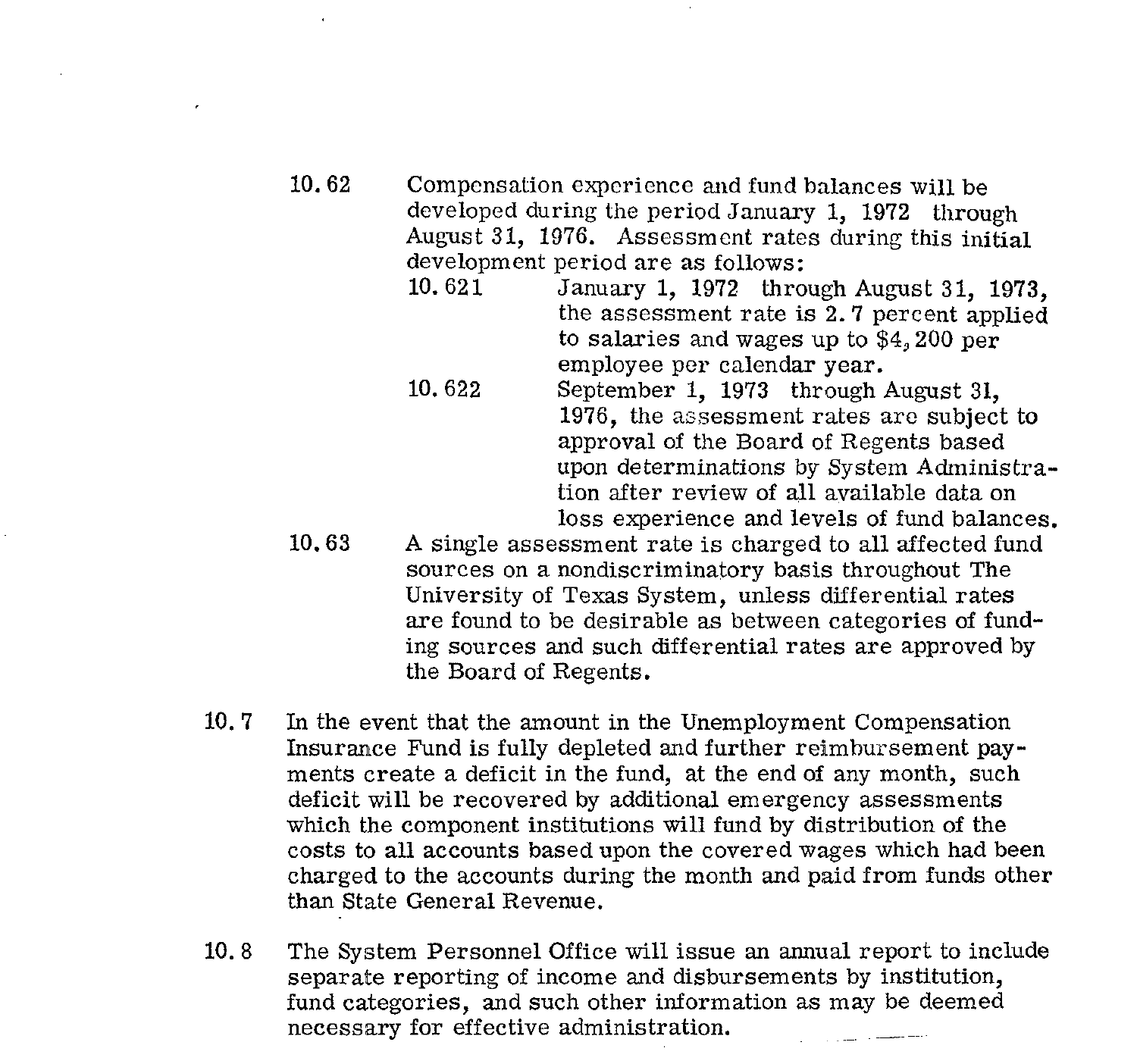**OCT 2 2** 1971 REGENTS' RULES AND REGULATIONS, PART TWO: AMENDMENT TO CHAPTER 111, SUBSECTION **12.3** (PAYMENT COMPUTATION FOR SALARIED EMPLOYEES FOR LESS THAN A MONTH). --For clarification, Subsection 12.3 of Section 12 of Chapter III of Part Two of the Regents' Rules and Regulations was deleted, and the following substituted in lieu thereof:

. . . . . . . ~

, .

12.3 If payment for regular salaried employees is for less than a month, the salary shall be figured proportionately on the actual number of days in a given month, e. g., 28, 30, **31,** or on the actual number of hours worked during the month.